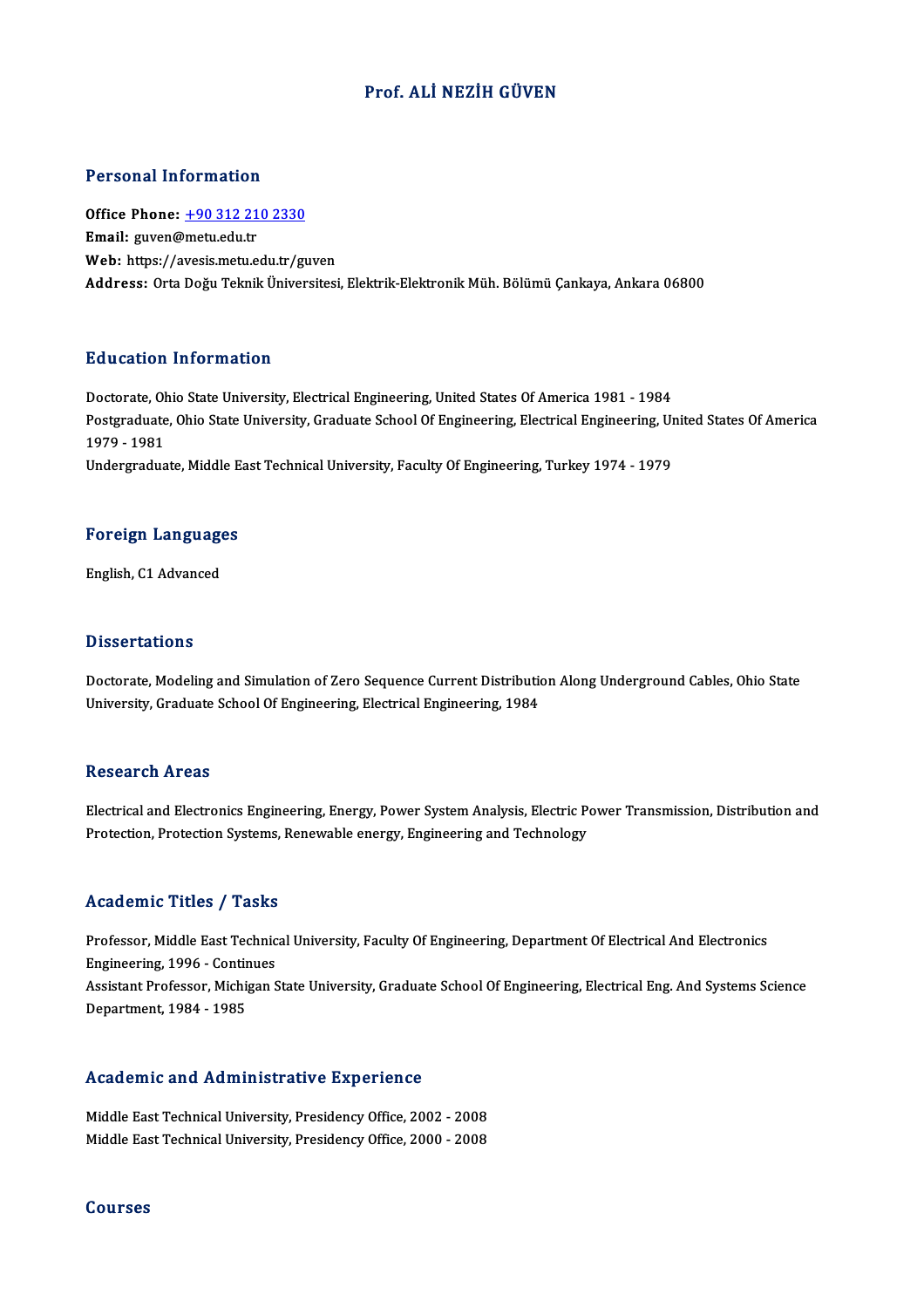Power System Analysis II, Undergraduate, 2021 - 2022 Power System Analysis II, Undergraduate, 2021 - 2022<br>ECONOMIC OPERATION OF POWER SYSTEMS, Postgraduate, 2020 - 2021<br>POWER SYSTEM STARU ITV AND DYNAMICS, Restgraduate, 2019 - 2020 Power System Analysis II, Undergraduate, 2021 - 2022<br>ECONOMIC OPERATION OF POWER SYSTEMS, Postgraduate, 2020 - 2021<br>POWER SYSTEM STABILITY AND DYNAMICS, Postgraduate, 2019 - 2020 POWER SYSTEM STABILITY AND DYNAMICS, Postgraduate, 2019 - 2020<br>Advising Theses

Advising Theses<br>Güven A. N. , Monte Carlo based control algorithm for economic feasibility of v2G applications, Postgraduate,<br>K.SAHNKAVA(Student), 2019 THE FISHING<br>Güven A. N. , Monte Carlo base<br>K.ŞAHİNKAYA(Student), 2019<br>Güven A. N. , CIS based modelli Güven A. N. , Monte Carlo based control algorithm for economic feasibility of v2G applications, Postgraduate,<br>K.ŞAHİNKAYA(Student), 2019<br>Güven A. N. , GIS based modelling and analysis of unbalanced LV distribution networks

K.ŞAHİNKAYA(Student), 2019<br>Güven A. N. , GIS based modelling and analysis of unbalanced LV distribution networks with distributed energy<br>resources, Postgraduate, İ.ÖZDAMAR(Student), 2019 Güven A. N. , GIS based modelling and analysis of unbalanced LV distribution networks with distributed energy<br>resources, Postgraduate, İ.ÖZDAMAR(Student), 2019<br>Güven A. N. , Newton-Raphson based load flow analysis of AC/DC

resources, Postgraduate, İ.ÖZDAMAR(S<br>Güven A. N. , Newton-Raphson based k<br>Postgraduate, F.EMRE(Student), 2019<br>CÜVEN A. N. , Assessment of imperts of Güven A. N. , Newton-Raphson based load flow analysis of AC/DC distribution systems with distributed generation,<br>Postgraduate, F.EMRE(Student), 2019<br>GÜVEN A. N. , Assessment of impacts of electric vehicles on low voltage d

Postgraduate, F.EMRE(St.<br>GÜVEN A. N. , Assessmen<br>A.TEMİZ(Student), 2015<br>GÜVEN A. N. , Determinat GÜVEN A. N. , Assessment of impacts of electric vehicles on low voltage distribution networks in Turkey, Postgraduate,<br>A.TEMİZ(Student), 2015<br>GÜVEN A. N. , Determination of wind power potential and optimal wind power plant

A.TEMİZ(Student), 2015<br>GÜVEN A. N. , Determination<br>H.ÇETİNAY(Student), 2014<br>GÜVEN A. N. , Design of a sp GÜVEN A.N. , Determination of wind power potential and optimal wind power plant locations in Turkey, Postgram<br>H.C.ETİNAY(Student), 2014<br>GÜVEN A.N. , Design of a special protection scheme and supplementary controls regardin

H.ÇETİNAY(Student), 2014<br>GÜVEN A. N. , Design of a special protection scheme and supplementary controls regardi<br>interconnection between Turkey and Georgia, Postgraduate, Ö.TANIDIR(Student), 2014<br>CÜVEN A. N. , Optimal biddi GÜVEN A. N. , Design of a special protection scheme and supplementary controls regarding HVDC back to back<br>interconnection between Turkey and Georgia, Postgraduate, Ö.TANIDIR(Student), 2014<br>GÜVEN A. N. , Optimal bidding st

interconnection between Turkey and Georgia, Postgraduate, Ö.TANIDIR(Student), 2014<br>GÜVEN A. N. , Optimal bidding strategies for day ahead electricity market by risk constrained stochastic price based unit<br>commitment, Postg GÜVEN A.N. , Optimal bidding strategies for day ahead electricity market by risk constrained stochastic price based un<br>commitment, Postgraduate, A.SHILEH(Student), 2014<br>GÜVEN A.N. , Optimization of location and number of l

commitment, Postgraduate, A.SHILEH(Student), 2014<br>GÜVEN A. N. , Optimization of location and number of ligh<br>electricity system, Postgraduate, M.OZAN(Student), 2014 GÜVEN A.N. , Optimization of location and number of lightning arresters in 420 kV substations in turkish hige<br>electricity system, Postgraduate, M.OZAN(Student), 2014<br>GÜVEN A.N. , Güven A., Technical evaluation of synchrono

electricity system, Postgraduate, M.OZAN(Student), 2014<br>GÜVEN A. N. , Güven A., Technical evaluation of synchronous interconnection between Mashriq Countries /,<br>Postgraduate, G.Yasin(Student), 2014 GÜVEN A. N. , Güven A., Technical evaluation of synchronous interconnection between Mashriq Countries /,<br>Postgraduate, G.Yasin(Student), 2014<br>GÜVEN A. N. , Transmission system security study for Akkuyu Nuclear Power Plant,

Post<mark>gi</mark><br>GÜVEl<br>2014<br>CÜVEl GÜVEN A.N. , Transmission system security study for Akkuyu Nuclear Power Plant, Postgraduate, S.EREN(Student<br>2014<br>GÜVEN A.N. , Güven A., Optimal determination and allocation of secondary frequency control reserve in a mark

2014<br>GÜVEN A. N. , Güven A., Optimal determination and allocation of secondary frequency control reserve in a market<br>environment considering ACE criteria /, Postgraduate, A.Geren(Student), 2014 GÜVEN A. N. , Güven A., Optimal determination and allocation of secondary frequency control reserve in a market<br>environment considering ACE criteria /, Postgraduate, A.Geren(Student), 2014<br>GÜVEN A. N. , Optimal determinati

environment considering ACE criteria /, Postgraduate, A.Geren(SGÜVEN A. N. , Optimal determination and allocation of secondary<br>considering ace criteria, Postgraduate, A.GEREN(Student), 2014<br>CÜVEN A. N., Stechastic wind the GÜVEN A.N. , Optimal determination and allocation of secondary frequency control reserve in a market environment<br>considering ace criteria, Postgraduate, A.GEREN(Student), 2014<br>GÜVEN A.N. , Stochastic wind-thermal generatio

considering ace criteria, Postgraduate, A.GEREN(Student), 2014<br>GÜVEN A. N. , Stochastic wind-thermal generation coordination for Turkish day-ahead electricity market /, Pos<br>A.AYDOĞDU(Student), 2014<br>GÜVEN A. N. , Technical GÜVEN A. N. , Stochastic wind-thermal generation coordination for Turkish day-ahead electricity market /, Postgraduate,<br>A.AYDOĞDU(Student), 2014<br>GÜVEN A. N. , Technical evaluation of synchronous interconnection between Mas A.AYDOĞDU(Student), 2014

GÜVEN A. N. , Technical evaluation of synchronous interconnection between Mashriq countries, Postgraduate,<br>G.YASİN(Student), 2014<br>GÜVEN A. N. , Determination of optimum values for voltage setpoints of power stations in Tur

G.YASİN(Student), 2014<br>GÜVEN A.N. , Determina<br>İ.ELMA(Student), 2014<br>CÜVEN A.N. , Prise başç GÜVEN A. N. , Determination of optimum values for voltage setpoints of power stations in Turkey, Postgraduate,<br>İ.ELMA(Student), 2014<br>GÜVEN A. N. , Price based unit commitment with reserve considerations, Postgraduate, A.OK

İ.ELMA(Student), 2014<br>GÜVEN A. N. , Price based unit commitment with reserve considerations, Postgraduate, A.OKUŞLUĞ(Student), 2013<br>GÜVEN A. N. , Distribution network reconfiguration for loss reduction by multi branch exch GÜVEN A. N. , Price based un<br>GÜVEN A. N. , Distribution ne<br>B.GALYMOV(Student), 2012 GÜVEN A. N. , Distribution network reconfiguration for loss reduction by multi branch exchange method, Postgraduate<br>B.GALYMOV(Student), 2012<br>GÜVEN A. N. , Short term electricity price forecasting in Turkish electricity mar

**B.GAL<br>GÜVE**<br>2012<br>CÜVE GÜVEN A.N. , Short term electricity price forecasting in Turkish electricity market, Postgraduate, E.ÖZGÜNER(Studen<br>2012<br>GÜVEN A.N. , Assessment of the effect of hydroelectric power plants' governor settings on low frequen

2012<br>GÜVEN A. N. , Assessment of the effect of hydroelectric power plants' governor settings on low frequency inter area<br>oscillations, Postgraduate, C.GENÇOĞLU(Student), 2010 GÜVEN A.N. , Assessment of the effect of hydroelectric power plants' governor settings on low frequency inter area<br>oscillations, Postgraduate, C.GENÇOĞLU(Student), 2010<br>GÜVEN A.N. , Modeling and investigation of fault ride

**oscillations, Postgradu:<br>GÜVEN A. N. , Modeling<br>E.KOÇ(Student), 2010<br>GÜVEN A. N. , Congesti** GÜVEN A.N. , Modeling and investigation of fault ride through capability of variable speed wind turbines, Postgradua<br>E.KOÇ(Student), 2010<br>GÜVEN A.N. , Congestion-driven transmission planning considering incentives for gene

E.KOÇ(Student), 2010<br>GÜVEN A. N. , Congestion-d<br>O.BÜLENT(Student), 2008<br>CÜVEN A. N. , Subsymshuan GÜVEN A. N. , Congestion-driven transmission planning considering incentives for generator investme<br>O.BÜLENT(Student), 2008<br>GÜVEN A. N. , Subsynchronous resonance analysis for Elbistan-2 Thermal Power Plant, Postgraduate,<br>

O.BÜLENT(Student), 2008<br>GÜVEN A. N. , Subsynchronous resonance analysis for Elbistan-2 Thermal Power Plant, Postgraduate,<br>U.KARAAĞAÇ(Student), 2002

GÜVEN A.N., An Object oriented approach to geographical information system applications for electric distribution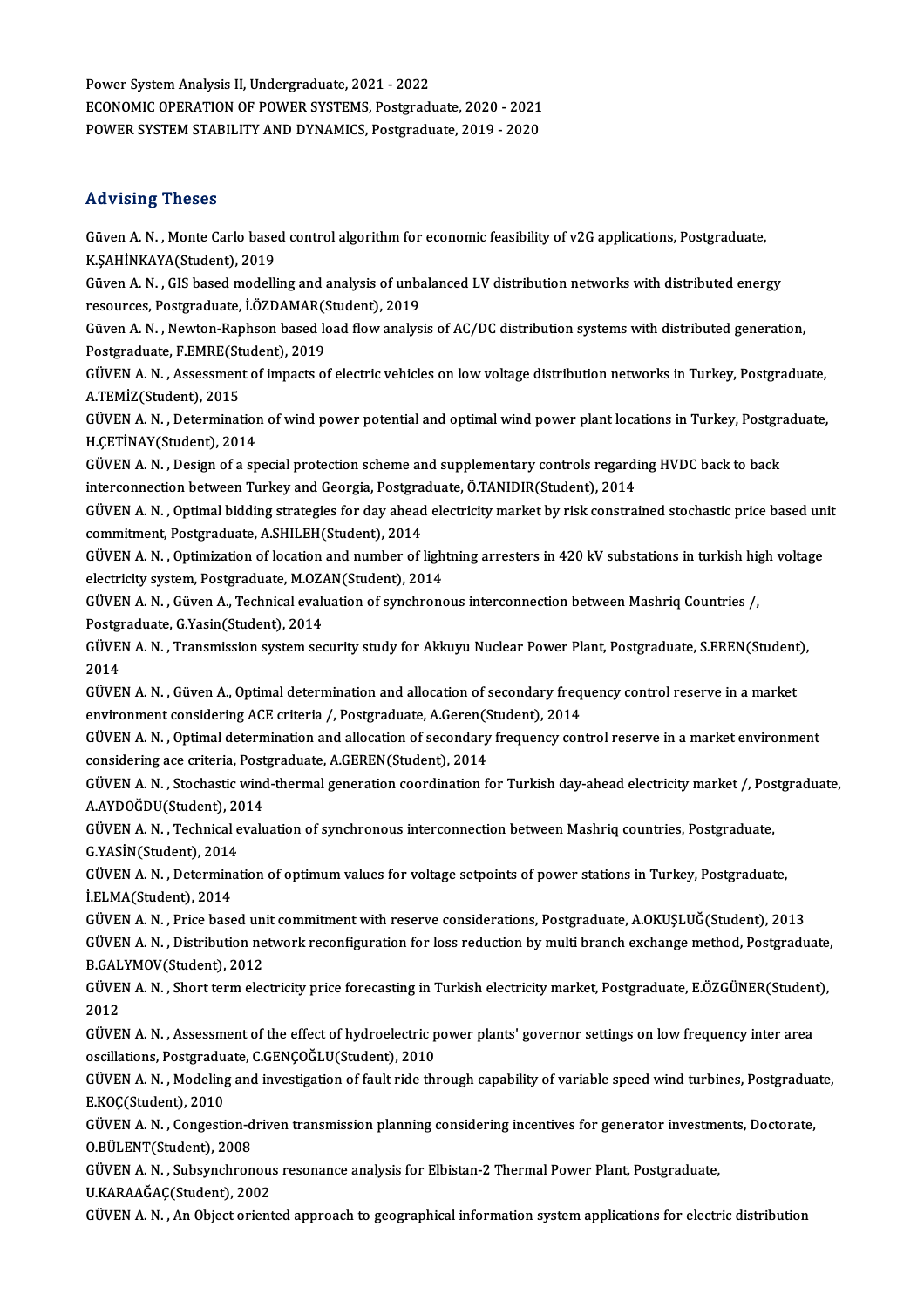systems, Postgraduate, S.YÜREKLİ(Student), 2001

systems, Postgraduate, S.YÜREKLİ(Student), 2001<br>GÜVEN A. N. , Evaluation of wheeling based on optimum power flow, Postgraduate, A.KARADEMİR(Student), 2001<br>GÜVEN A. N. , Suitching everyelteges on the new interseppestien bet systems, Postgraduate, S.YÜREKLİ(Student), 2001<br>GÜVEN A. N. , Evaluation of wheeling based on optimum power flow, Postgraduate, A.KARADEMİR(Student), 2<br>GÜVEN A. N. , Switching overvoltages on the new interconnection betwee GÜVEN A. N. , Evaluation of<br>GÜVEN A. N. , Switching over<br>O.BÜLENT(Student), 2001 GÜVEN A. N. , Switching overvoltages on the new interconnection between Turkey and Bulgaria, Postgraduate<br>O.BÜLENT(Student), 2001<br>GÜVEN A. N. , Determination of real-time external system equivalents for power system contin

**O.BÜLENT(Student), 2001<br>GÜVEN A. N. , Determination of real-time<br>Postgraduate, T.ÖZDEN(Student), 2000**<br>CÜVEN A. N. Self excitation of induction GÜVEN A. N. , Determination of real-time external system equivalents for power system contingency analysis,<br>Postgraduate, T.ÖZDEN(Student), 2000<br>GÜVEN A. N. , Self-excitation of induction motors compensated by permanently

Postgraduate, T.ÖZDEN(<br>GÜVEN A. N. , Self-excitat<br>Z.ÇAKIR(Student), 2000<br>CÜVEN A. N. , Implement GÜVEN A. N. , Self-excitation of induction motors compensated by permanently connected capacitors, Postgraduate,<br>Z.ÇAKIR(Student), 2000<br>GÜVEN A. N. , Implementation of linear programing based optimum power plan, Postgradua

Z.ÇAKIR(Student), 2000<br>GÜVEN A. N. , Implementation of linear programing based optimum power plan, Postgraduate, İ.ALPAY(Student), 19<br>GÜVEN A. N. , Object oriented graphical editor based power system analysis package imple GÜVEN A. N. , Implement<br>GÜVEN A. N. , Object orie<br>O.ONAY(Student), 1998 0.0NAY(Student), 1998

GÜVEN A.N., Computer simulation of substation grounding grid performance, Postgraduate, T.ERTUĞRUL(Student),<br>1997 GÜVEN A.N. , Computer simulation of substation grounding grid performance, Postgraduate, T.ERTUĞRUL(Student)<br>1997<br>GÜVEN A.N. , Implementation of a communication system for distribution automation based on telephone network

1997<br>GÜVEN A. N. , Implementation of a communic<br>Postgraduate, H.ALTINOLUK(Student), 1996<br>GÜVEN A. N. , Dosign of an automated mannit GÜVEN A.N. , Implementation of a communication system for distribution automation based on telephone networl<br>Postgraduate, H.ALTINOLUK(Student), 1996<br>GÜVEN A.N. , Design of an autometed mapping and facilites management sys

Postgraduate, H.ALTINOLUK(Student), 1996<br>GÜVEN A. N. , Design of an autometed mapping an<br>Turkey, Postgraduate, N.TUNCER(Student), 1996<br>CÜVEN A. N. , Trouble gall analysis based on auto GÜVEN A. N. , Design of an autometed mapping and facilites management system for electric distribution utilitis in<br>Turkey, Postgraduate, N.TUNCER(Student), 1996<br>GÜVEN A. N. , Trouble call analysis based on automated mappin

Turkey, Postgraduate, N.TUNCER(Student), 1996<br>GÜVEN A. N. , Trouble call analysis based on automated mapping and facilities management system, Postgraduate,<br>A.TÜMAY(Student), 1996 GÜVEN A. N. , Trouble call analysis based on automated mapping and facilities management system, Postgraduate,<br>A.TÜMAY(Student), 1996<br>GÜVEN A. N. , An Object oriented graphical user interface for power system modeling, Pos

A.TÜM<br>GÜVEI<br>1995<br>CÜVEI GÜVEN A. N. , An Object oriented graphical user interface for power system modeling, Postgraduate, Ö.YAZAR(Student),<br>1995<br>GÜVEN A. N. , Accurate determination of neutral conductor current distribution along low voltage fee

1995<br>GÜVEN A. N. , Accurate determination of neutral conductor current distribution along low voltage feeders, Postgraduate,<br>A.AKSU(Student), 1994 GÜVEN A. N. , Accurate determination of neutral conductor current distribution along low voltage feeders, Postgradua<br>A.AKSU(Student), 1994<br>GÜVEN A. N. , Feeder reconfiguration for loss reduction in distribution systems, Po

A.AKS<br>GÜVE<br>1994<br>CÜVE GÜVEN A. N. , Feeder reconfiguration for loss reduction in distribution systems, Postgraduate, A.DOUSTDAR(Student),<br>1994<br>GÜVEN A. N. , Design and implementation of a communication controller for supervisory control and dat

1994<br>GÜVEN A. N. , Design and implementation of a comi<br>applications, Postgraduate, İ.BIYIK(Student), 1993<br>GÜVEN A. N. , Querveltages in elektris substations s GÜVEN A. N. , Design and implementation of a communication controller for supervisory control and data acquisi<br>applications, Postgraduate, İ.BIYIK(Student), 1993<br>GÜVEN A. N. , Overvoltages in elektric substations and prote

applications, Postgraduate, İ.BIYIK(Student), 1993<br>GÜVEN A. N. , Overvoltages in elektric substations and protection with metal oxide surge arresters, Postgraduate,<br>Ü.HIZIROĞLU(Student), 1993 GÜVEN A. N. , Overvoltages in elektric substations and protection with metal oxide surge arresters, Postgraduate,<br>Ü.HIZIROĞLU(Student), 1993<br>GÜVEN A. N. , Vector computer implementation of fast decoupled load flow, Postgra

Ü.HIZIROĞLU(Student), 1993<br>GÜVEN A. N. , Vector computer implementation of fast decoupled load flow, Postgraduate, S.HIZIROĞLU(Student),<br>GÜVEN A. N. , Analysis of transient recovery voltages across high voltage circuit bre GÜVE<mark>l</mark><br>GÜVEl<br>1991<br>CÜVEl GÜVEN A. N. , Analysis of transient recovery voltages across high voltage circuit breakers, Postgraduate<br>1991<br>GÜVEN A. N. , Fault analysis based on sparse vector methods, Postgraduate, J.BADRAN(Student), 1991<br>CÜVEN A. N. ,

1991<br>GÜVEN A. N. , Fault analysis based on sparse vector methods, Postgraduate, J.BADRAN(Student), 1991<br>GÜVEN A. N. , Short-term thermal unit commitment by dynamic programming approach, Postgraduate,<br>E.CÖKCAY(Student), 199 GÜVEN A. N. , Fault analysi:<br>GÜVEN A. N. , Short-term th<br>E.GÖKÇAY(Student), 1991<br>CÜVEN A. N. , Distribution

E.GÖKÇAY(Student), 1991

GÜVEN A. N. , Short-term thermal unit commitment by dynamic programming approach, Postgraduate,<br>E.GÖKÇAY(Student), 1991<br>GÜVEN A. N. , Distribution substation control and monitoring based on an industrial MS-DOS computer, P GÜVEN A. N. , Distribution substation control and monitoring based on an industrial MS-DOS comp<br>İ.BATUR(Student), 1991<br>GÜVEN A. N. , Insulation coordination study for Hilal/İzmir gas insulated substation, Postgraduate,<br>s S

**İ.BATUR(Student), 1991<br>GÜVEN A. N. , Insulation coord<br>S.ŞERİFEKEN(Student), 1990<br>GÜVEN A. N. , Short torm on li** 

S.ŞERİFEKEN(Student), 1990<br>GÜVEN A. N. , Short-term on-line load forecasting algorithms in power systems, Postgraduate, İ.BESLEME(Student), 1988

### Articles Published in Journals That Entered SCI, SSCI and AHCI Indexes

- rticles Published in Journals That Entered SCI, SSCI and AHCI Indexes<br>I. CVaR-based stochastic wind-thermal generation coordination for Turkish electricity market<br>AYDOCDUA TOP P.O. CÜVENA N ACT A BILANCA III JOAN NAISTIN<br>CVaR-based stochastic wind-ther<br>AYDOGDU A., TOR B. O. , GÜVEN A. N. CVaR-based stochastic wind-thermal generation coordination for Turkish electricity market<br>AYDOGDU A., TOR B. O. , GÜVEN A. N.<br>JOURNAL OF MODERN POWER SYSTEMS AND CLEAN ENERGY, vol.7, no.5, pp.1307-1318, 2019 (Journal Index AYDOG<br>JOURNA<br>in SCI)<br>Implem I . IMPLEM TOWER SYSTEMS AND CLEAN ENERGY, vol.7, no.5, pp.1307-1318, 2019 (Journal Indexemption of low voltage express feeder (LVEF) to reduce of no-load losses of distribution transformance which suffer high second load
- in SCI)<br>Implementation of low voltage express feeder (LVEF) to<br>transformers which suffer high seasonal load deviation<br>TenO B CERECLM E KAS N-COKTEREM, KALKAN E- VILMA Implementation of low voltage express feeder (LVEF) to reduce of no-load losses of dis<br>transformers which suffer high seasonal load deviation<br>Tor O. B. , CEBECI M. E. , KAS N., GOKTEPE M., KALKAN E., YILMAZ S. C. , GUNDOGD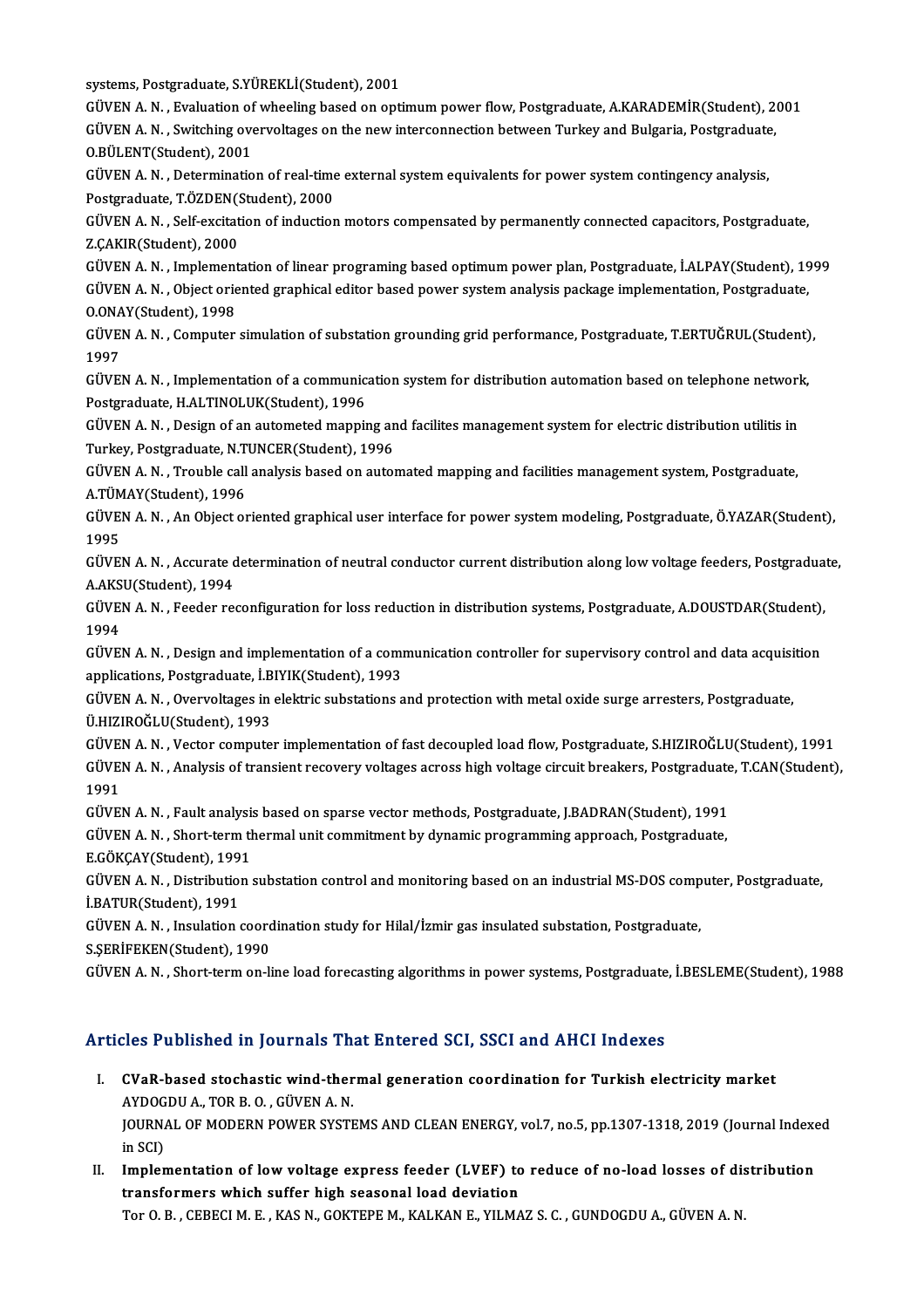JOURNAL OF THE FACULTY OF ENGINEERING AND ARCHITECTURE OF GAZI UNIVERSITY, vol.33, no.3, pp.979-994,<br>2018 (Journal Indoved in SCI) 1<br>1920 JOURNAL OF THE FACULTY<br>2018 (Journal Indexed in SCI)<br>Punamis antimination of lo JOURNAL OF THE FACULTY OF ENGINEERING AND ARCHITECTURE OF GAZI UNIVERSITY, vol.33, no.3, pp.97<br>2018 (Journal Indexed in SCI)<br>III. Dynamic optimization of long term primary electric distribution network investments based on

## 2018 (Journal Inder<br>Dynamic optimize<br>planning metrics<br>Tor O B - GEBECLM **Dynamic optimization of long term prin<br>planning metrics<br>Tor O. B., CEBECI M. E., KOC M., Guven A. N.<br>JOUPNAL OF THE EACULTY OF ENCINEEPIN**

planning metrics<br>Tor O. B. , CEBECI M. E. , KOC M., Guven A. N.<br>JOURNAL OF THE FACULTY OF ENGINEERING AND ARCHITECTURE OF GAZI UNIVERSITY, vol.33, no.1, pp.227-237,<br>2018 (Journal Indoxed in SCI) Tor O. B. , CEBECI M. E. , KOC M<br>JOURNAL OF THE FACULTY OF<br>2018 (Journal Indexed in SCI)<br>Ontimal siting and siging of JOURNAL OF THE FACULTY OF ENGINEERIN<br>2018 (Journal Indexed in SCI)<br>IV. Optimal siting and sizing of wind farms<br>CETINAV H. KUIPERS E.A. CÜVEN A.N.

2018 (Journal Indexed in SCI)<br>IV. Optimal siting and sizing of wind farms<br>CETINAY H., KUIPERS F.A., GÜVEN A.N. Optimal siting and sizing of wind farms<br>CETINAY H., KUIPERS F. A. , GÜVEN A. N.<br>RENEWABLE ENERGY, vol.101, pp.51-58, 2017 (Journal Indexed in SCI)<br>Probobilistic day abood system marginal price foresasting with

### CETINAY H., KUIPERS F. A. , GÜVEN A. N.<br>RENEWABLE ENERGY, vol.101, pp.51-58, 2017 (Journal Indexed in SCI)<br>V. Probabilistic day-ahead system marginal price forecasting with ANN for the Turkish electricity<br>market RENEWA<br>Probab<br>market<br>07CUNE Probabilistic day-ahead system i<br>market<br>OZGUNER E., TOR O. B. , GÜVEN A. N.<br>TURKISH JOURNAL OF ELECTRICAL.

market<br>OZGUNER E., TOR O. B. , GÜVEN A. N.<br>TURKISH JOURNAL OF ELECTRICAL ENGINEERING AND COMPUTER SCIENCES, vol.25, no.6, pp.4923-4935, 2017<br>(Jaunnal Indoved in SCL) OZGUNER E., TOR O. B. , C<br>TURKISH JOURNAL OF EI<br>(Journal Indexed in SCI)<br>Promoting the Investm TURKISH JOURNAL OF ELECTRICAL ENGINEERING AND COMPUTER S<br>(Journal Indexed in SCI)<br>VI. Promoting the Investment on IPPs for Optimal Grid Planning<br>TOP O B. CÜVEN A N. Shabidabnow M.

- (Journal Indexed in SCI)<br>VI. Promoting the Investment on IPPs for Optimal Grid Planning<br>TOR O. B., GÜVEN A. N., Shahidehpour M. IEEE TRANSACTIONS ON POWER SYSTEMS, vol.25, no.3, pp.1743-1750, 2010 (Journal Indexed in SCI) TOR O. B., GÜVEN A. N., Shahidehpour M.<br>IEEE TRANSACTIONS ON POWER SYSTEMS, vol.25, no.3, pp.1743-1750, 2010 (Journal Indexed in SCI)<br>VII. Congestion-driven transmission planning considering the impact of generator expansi
- THE TRANSACTIONS ON POWER SYSTEM:<br>**Congestion-driven transmission plan**<br>TOR O. B. , GÜVEN A. N. , Shahidehpour M.<br>JEEE TRANSACTIONS ON POWER SYSTEM: Congestion-driven transmission planning considering the impact of generator expansion<br>TOR O. B., GÜVEN A. N., Shahidehpour M.<br>IEEE TRANSACTIONS ON POWER SYSTEMS, vol.23, no.2, pp.781-789, 2008 (Journal Indexed in SCI)<br>Appl

IEEE TRANSACTIONS ON POWER SYSTEMS, vol.23, no.2, pp.781-789, 2008 (Journal Indexed in SCI)

TOR O. B., GÜVEN A. N., Shahidehpour M.<br>IEEE TRANSACTIONS ON POWER SYSTEMS, vol.23, no.2, pp.781-789, 2008 (Journal Indexed in SCI)<br>VIII. Application of geographic information system to distribution information support - D Application of geographic information system to distribution information support -<br>Guven N., Tunali E.<br>IEEE TRANSACTIONS ON POWER SYSTEMS, vol.11, no.1, pp.197, 1996 (Journal Indexed in SCI)<br>Dependency, based algorithms fo

- Guven N., Tunali E.<br>IEEE TRANSACTIONS ON POWER SYSTEMS, vol.11, no.1, pp.197, 1996 (Journal Indexed in SCI)<br>IX. Dependency-based algorithms for vector processing of sparse matrix forward backward<br>substitutions Discus **IEEE TRANSACTIONS ON POW<br>Dependency-based algorit<br>substitutions - Discussion**<br>Cuven N. Avkanat C **Dependency-based<br>substitutions - Dis<br>Guven N., Aykanat C.<br>IEEE TRANSACTIONS** substitutions - Discussion<br>Guven N., Aykanat C.<br>IEEE TRANSACTIONS ON POWER SYSTEMS, vol.11, no.1, pp.205, 1996 (Journal Indexed in SCI)
	-

Guven N., Aykanat C.<br>IEEE TRANSACTIONS ON POWER SYSTEMS, vol.11, no.1, pp.205, 1996 (Journal Indexed in<br>X. Object-oriented programming, C++ and power system simulation - Discussion<br>Cuven N. Sopyaut C. **IEEE TRANSACTIONS<br>Object-oriented pr<br>Guven N., Senyurt G.<br>IEEE TPANSACTIONS** Object-oriented programming, C++ and power system simulation - Discussion<br>Guven N., Senyurt G.<br>IEEE TRANSACTIONS ON POWER SYSTEMS, vol.11, no.1, pp.213, 1996 (Journal Indexed in SCI)<br>TECHNICAL AND ECONOMIC EEASIBILITY OF C

Guven N., Senyurt G.<br>IEEE TRANSACTIONS ON POWER SYSTEMS, vol.11, no.1, pp.213, 1996 (Journal Indexed in SCI)<br>XI. TECHNICAL AND ECONOMIC-FEASIBILITY OF CONVERSION TO A HIGHER VOLTAGE DISTRIBUTION<br>OZAV N. CUVEN A N. TUR IEEE TRANSACTIONS ON POWER SYSTEMS, vol.11<br>TECHNICAL AND ECONOMIC-FEASIBILITY OF<br>OZAY N., GUVEN A. N. , TURELI A., DEMIROGLU M.<br>JEE PROCEEDINCS CENERATION TRANSMISSION TECHNICAL AND ECONOMIC-FEASIBILITY OF CONVERSION TO A HIGHER VOLTAGE DISTRIBUTION<br>OZAY N., GUVEN A. N. , TURELI A., DEMIROGLU M.<br>IEE PROCEEDINGS-GENERATION TRANSMISSION AND DISTRIBUTION, vol.142, no.5, pp.468-472, 1995 (Jo OZAY N., GUVEN A. N. , TURELI A., DEMIROGLU M.<br>IEE PROCEEDINGS-GENERATION TRANSMISSION .<br>Indexed in SCI)

IEE PROCEEDINGS-GENERATION TRANSMISSION AND DISTRIBUTION, vol.142, no.5, pp.468-472, 1995 (Journal Indexed in SCI)<br>ALGORITHMS FOR EFFICIENT VECTORIZATION OF REPEATED SPARSE POWER-SYSTEM NETWORK<br>COMPUTATIONS

## XII. ALGORITHMS FOR EFFICIENT VECTORIZATION OF REPEATED SPARSE POWER-SYSTEM NETWORK COMPUTATIONS<br>AYKANAT C., OZGU O., GÜVEN A. N.<br>IEEE TRANSACTIONS ON POWER SYSTEMS, vol.10, no.1, pp.448-456, 1995 (Journal Indexed in SCI)<br>A PROPOSED APPLICATION OF AN INDUSTRIAL DOS COMPUTER FOR DISTRIPUTION SUR

AYKANATC.,OZGUO.,GÜVENA.N.

### XIII. A PROPOSED APPLICATION OF AN INDUSTRIAL DOS COMPUTER FOR DISTRIBUTION SUBSTATION **IEEE TRANSACTIONS ON POWER<br>A PROPOSED APPLICATION O<br>MONITORING AND CONTROL** MONITORING AND CONTROL<br>BATUR I., GUVEN A. N. , OZAY N.

MONITORING AND CONTROL<br>BATUR I., GUVEN A. N. , OZAY N.<br>IEEE TRANSACTIONS ON POWER DELIVERY, vol.9, no.2, pp.729-735, 1994 (Journal Indexed in SCI)<br>ANALYSIS OF CROUND FALU T CURRENT DISTRIBUTION ALONG UNDERCROUND CARLES

### BATUR I., GUVEN A. N. , OZAY N.<br>IEEE TRANSACTIONS ON POWER DELIVERY, vol.9, no.2, pp.729-735, 1994 (Journal Indexed in SCI)<br>XIV. ANALYSIS OF GROUND FAULT CURRENT DISTRIBUTION ALONG UNDERGROUND CABLES<br>CUVEN A. N. SEPO S **IEEE TRANSACTIONS<br>ANALYSIS OF GROU<br>GUVEN A. N. , SEBO S.<br>IEEE TRANSACTIONS** ANALYSIS OF GROUND FAULT CURRENT DISTRIBUTION ALONG UNDERGROUND CAB<br>GUVEN A. N. , SEBO S.<br>IEEE TRANSACTIONS ON POWER DELIVERY, vol.1, no.4, pp.9-18, 1986 (Journal Indexed in SCI)

IEEE TRANSACTIONS ON POWER DELIVERY, vol.1, no.4, pp.9-18, 1986 (Journal Indexed in SCI)<br>Articles Published in Other Journals

I. Bölgeler Arası Düşük Frekanslı Generatör Salınımlarını Sönümleyici Faktörler ve Türkiye ENTSO-E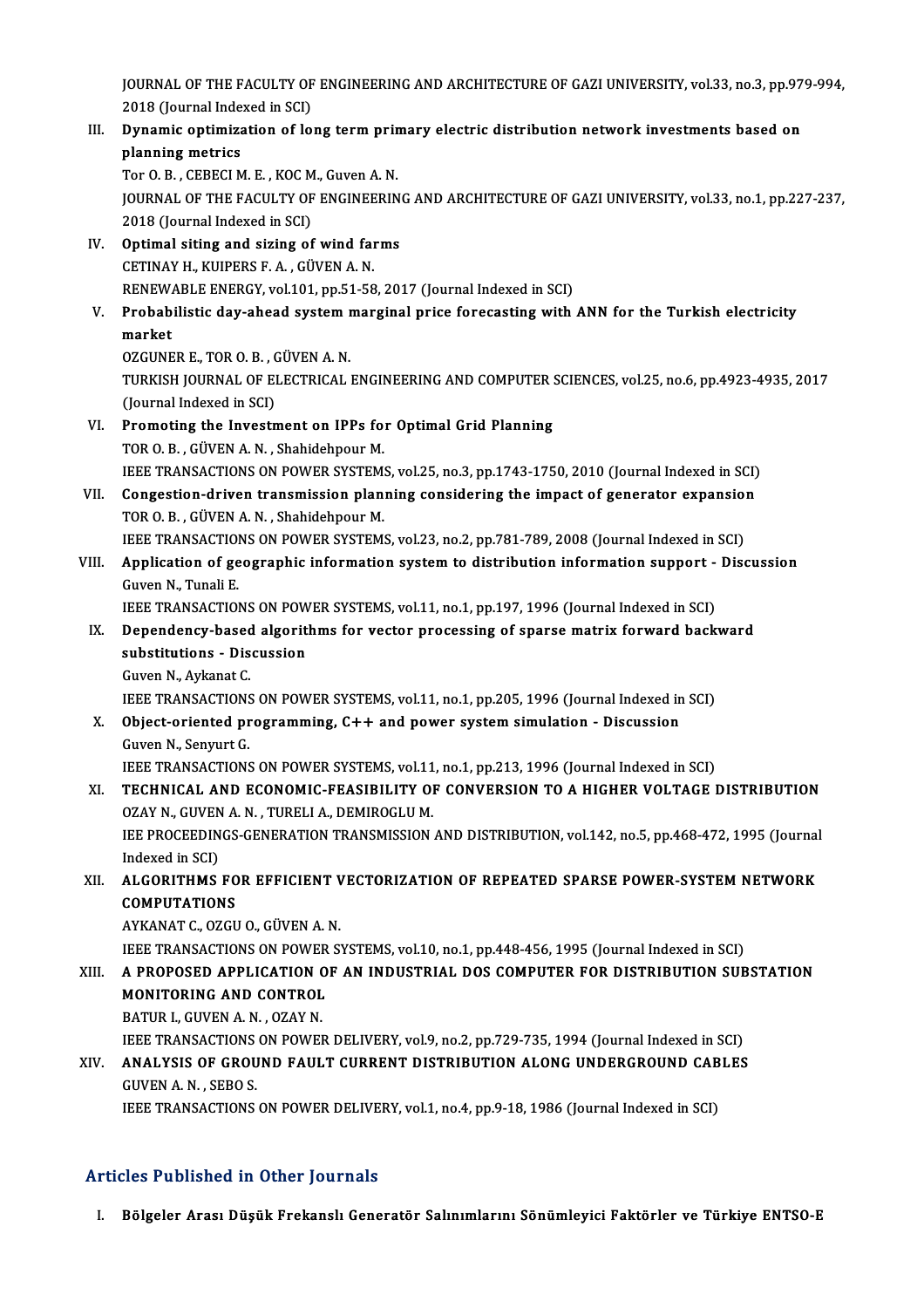CESA Enterkonneksiyonu için Çözümler CESA Enterkonneksiyonu için Çon<br>Gençoğlu C., TOR B. O. , GÜVEN A. N.<br>EMO Bilimaal Dargi val 1 no 1 nn 31 CESA Enterkonneksiyonu için Çözümler<br>Gençoğlu C., TOR B. O. , GÜVEN A. N.<br>EMO Bilimsel Dergi, vol.1, no.1, pp.39-44, 2011 (Other Refereed National Journals)<br>Değiskan Hırlı Bürgen Türbinlerinin Madellenmesi ve Anya Sennası

### Gençoğlu C., TOR B. O. , GÜVEN A. N.<br>EMO Bilimsel Dergi, vol.1, no.1, pp.39-44, 2011 (Other Refereed National Journals)<br>II. Değişken Hızlı Rüzgar Türbinlerinin Modellenmesi ve Arıza Sonrası Sisteme Katkı Yeteneklerinin EMO Bilimsel<br>De<mark>ğişken Hı:</mark><br>İncelenmesi<br>KOC E. CÜVEI De<mark>ğişken Hızlı Rü:</mark><br>İncelenmesi<br>KOÇ E., GÜVEN A. N.<br>EMO Bilimesl Dergi

İncelenmesi<br>KOÇ E., GÜVEN A. N.<br>EMO Bilimsel Dergi, vol.1, pp.51-55, 2011 (Other Refereed National Journals)

### Refereed Congress / Symposium Publications in Proceedings

efereed Congress / Symposium Publications in Proceedings<br>I. Price Based Unit Commitment for Bidding Strategies in Turkish Market Under Unit and System<br>Constreints Price Based<br>Constraints<br>OVUSUTČA Price Based Unit Commitment for Bidding Strategie<br>Constraints<br>OKUŞLUĞ A., GÜVEN A. N. , Tor O. B. , BARA A., Oprea S. V.<br><sup>9th Intornational Conference on ENERCY and ENVIRONM</sub></sup>

6th International Conference on ENERGY and ENVIRONMENT (CIEM), Bucharest, Romania, 19 - 20 October 2017,<br>8th International Conference on ENERGY and ENVIRONMENT (CIEM), Bucharest, Romania, 19 - 20 October 2017,<br>pp.59-63 OKUŞLUĞ<br>8th Intern<br>pp.59-63<br>Impleme 8th International Conference on ENERGY and ENVIRONMENT (CIEM), Bucharest, Romania, 19 - 20 October 2017<br>pp.59-63<br>II. Implementation of 1 kV on LV feeders: A smart alternative to MV line investments to solve voltage<br>drop pr

pp.59-63<br>Implementation of 1 kV on LV<br>drop problems at LV systems<br>Önen K. Cebesi M. E. TOP P. O. B Implementation of 1 kV on LV feeders: A smart alternative to MV<br>drop problems at LV systems<br>Özen K., Cebeci M. E. , TOR B. O. , Batar G., Kılıç A., Türkmen Ü., GÜVEN A. N.<br>Eth International Istanbul Smart Cride and Cities

drop problems at LV systems<br>Özen K., Cebeci M. E. , TOR B. O. , Batar G., Kılıç A., Türkmen Ü., GÜVEN A. N.<br>5th International Istanbul Smart Grids and Cities Congress and Fair, ICSG 2017, İstanbul, Turkey, 19 - 21 April<br>20 Özen K., Cebeci I<br>5th Internationa<br>2017, pp.27-31<br>Theoratical an 5th International Istanbul Smart Grids and Cities Congress and Fair, ICSG 2017, İstanbul, Turkey, 19 - 21 April<br>2017, pp.27-31<br>III. Theoretical and Practical Aspects of Implementing a Low Voltage Express Feeder between Nea

2017, pp.27-31<br>Theoretical and Practical Aspects of Implementing a<br>Distribution Transformers to Reduce Annual Losses<br>KAS N. TOR O. B., CERECIM E., COKTEREM, KALKANE, V. Theoretical and Practical Aspects of Implementing a Low Voltage Express Feeder betwee<br>Distribution Transformers to Reduce Annual Losses<br>KAS N., TOR O. B. , CEBECI M. E. , GOKTEPE M., KALKAN E., YILMAZ S. C. , GÜVEN A. N. ,

Distribution Transformers to Reduce Annual Losses<br>KAS N., TOR O. B. , CEBECI M. E. , GOKTEPE M., KALKAN E., YILMAZ S. C. , GÜVEN A. N. , GUNDOGDU A.<br>5th International Istanbul Smart Grid and Cities Congress and Fair (ICSG) KAS N., TO<br>5th Intern<br>pp.70-74<br>Impleme IV. Implementation of 1 kV on LV feeders: a smart alternative to MV line investments to solve voltage<br>IV. Implementation of 1 kV on LV feeders: a smart alternative to MV line investments to solve voltage<br>drop problems at L

pp.70-74<br>Implementation of 1 kV on LV<br>drop problems at LV systems<br>07ENA K. CEBECLM E. TOP 0 B Implementation of 1 kV on LV feeders: a smart alternative to MV line in<br>drop problems at LV systems<br>OZENA K., CEBECI M. E. , TOR O. B. , BATAR G., KILIC A., TURKMEN U., GÜVEN A. N.<br>Eth International Istanbul Smart Crid and

drop problems at LV systems<br>OZENA K., CEBECI M. E. , TOR O. B. , BATAR G., KILIC A., TURKMEN U., GÜVEN A. N.<br>5th International Istanbul Smart Grid and Cities Congress and Fair (ICSG), İstanbul, Turkey, 19 - 21 April 2017,<br> OZENA K.<br>5th Intern<br>pp.31-35<br>Ontimire Sth International Istanbul Smart Grid and Cities Congress and Fair (ICSG), İstanbul, Turkey, 19 - 21 April 2017,<br>pp.31-35<br>V. Optimization of long-term investments of electric distribution systems considering planning metri

- pp.31-35<br>V. Optimization of long-term investments of electric distribution systems considering planning metrics<br>KOC M., TOR O. B. , CEBECI M. E. , GÜVEN A. N. , GULER F., TASKIN H., TUNCER A., OKUL U. Optimization of long-term investments of electric distribution systems considering planning metri<br>KOC M., TOR O. B. , CEBECI M. E. , GÜVEN A. N. , GULER F., TASKIN H., TUNCER A., OKUL U.<br>5th International Istanbul Smart Gr KOC M., T<br>5th Intern<br>pp.60-64<br>Escaibili 5th International Istanbul Smart Grid and Cities Congress and Fair (ICSG), İstanbul, Turkey, 19 - 21 April 201<br>pp.60-64<br>VI. Feasibility of distributing electric power through single-phase transformers at rural regions of<br>T
- pp.60-64<br>Feasibility of distributing electric power thro<br>Turkey based on rural characteristic indices<br>FRACISTANLLN, VUKSEL H, SACIR D, VU MAZI Feasibility of distributing electric power through single-phase transformers at rura<br>Turkey based on rural characteristic indices<br>ERDAGİSTANLİ N., YUKSEL H., SAGİR D., YİLMAZ I., Koc M., Cebeci M. E. , Tor O. B. , GÜVEN A.

Turkey based on rural characteristic indices<br>ERDAGİSTANLİ N., YUKSEL H., SAGİR D., YİLMAZ I., Koc M., Cebeci M. E. , Tor O. B. , GÜVEN A. N.<br>2017 IEEE Power and Energy Conference at Illinois, PECI 2017, Illinois, United St ERDA<br>2017<br>2017<br>Deter

### 2017 IEEE Power and Energy Conference at Illinois, PECI 2017, Illinois, United States Of America, 23 - 24 Fe<br>2017<br>VII. Determination of zonal power demand S-curves with GA based on top-to-bottom and end-use<br>annroaches 2017<br>Determinati<br>approaches<br>TURSUN E. CI Determination of zonal power demand S-curves with GA based of<br>approaches<br>TURSUN F., CEBECI M. E. , TOR O. B. , SAHIN A., TASKIN H. G. , GÜVEN A. N.<br>4th International Istanbul Smart Crid Congress and Feir (ICSC), Istanbul

approaches<br>TURSUN F., CEBECI M. E. , TOR O. B. , SAHIN A., TASKIN H. G. , GÜVEN A. N.<br>4th International Istanbul Smart Grid Congress and Fair (ICSG), İstanbul, Turkey, 20 - 21 April 2016, pp.33-37<br>Assessment of Impests of TURSUN F., CEBECI M. E., TOR O. B., SAHIN A., TASKIN H. G., GÜVEN A. N.<br>4th International Istanbul Smart Grid Congress and Fair (ICSG), İstanbul, Turkey, 20 - 21 April<br>VIII. Assessment of Impacts of Electric Vehicles on LV

## 4th International Istan<br>Assessment of Impa<br>TEMIZ A., GÜVEN A. N.<br><sup>IEEE</sup> International Ene Assessment of Impacts of Electric Vehicles on LV Distribution Networks in Turl<br>TEMIZ A., GÜVEN A. N.<br>IEEE International Energy Conference (ENERGYCON), Leuven, Belgium, 4 - 08 April 2016<br>A Coographical Zoning Methodology fo

IEEE International Energy Conference (ENERGYCON), Leuven, Belgium, 4 - 08 April 2016

TEMIZ A., GÜVEN A. N.<br>IEEE International Energy Conference (ENERGYCON), Leuven, Belgium, 4 - 08 April 2016<br>IX. A Geographical Zoning Methodology for Nodal Transmission Use-of-System Tariffs<br>Cebeci M. E. , Tor O. B. , Genco

General Meeting of the IEEE-Power-and-Energy-Society, California, United States Of America, 22 - 26 July 2012

X. Investigation of Necessary Transmission Enforcements at the Balkan Region of ENTSO E in the Sense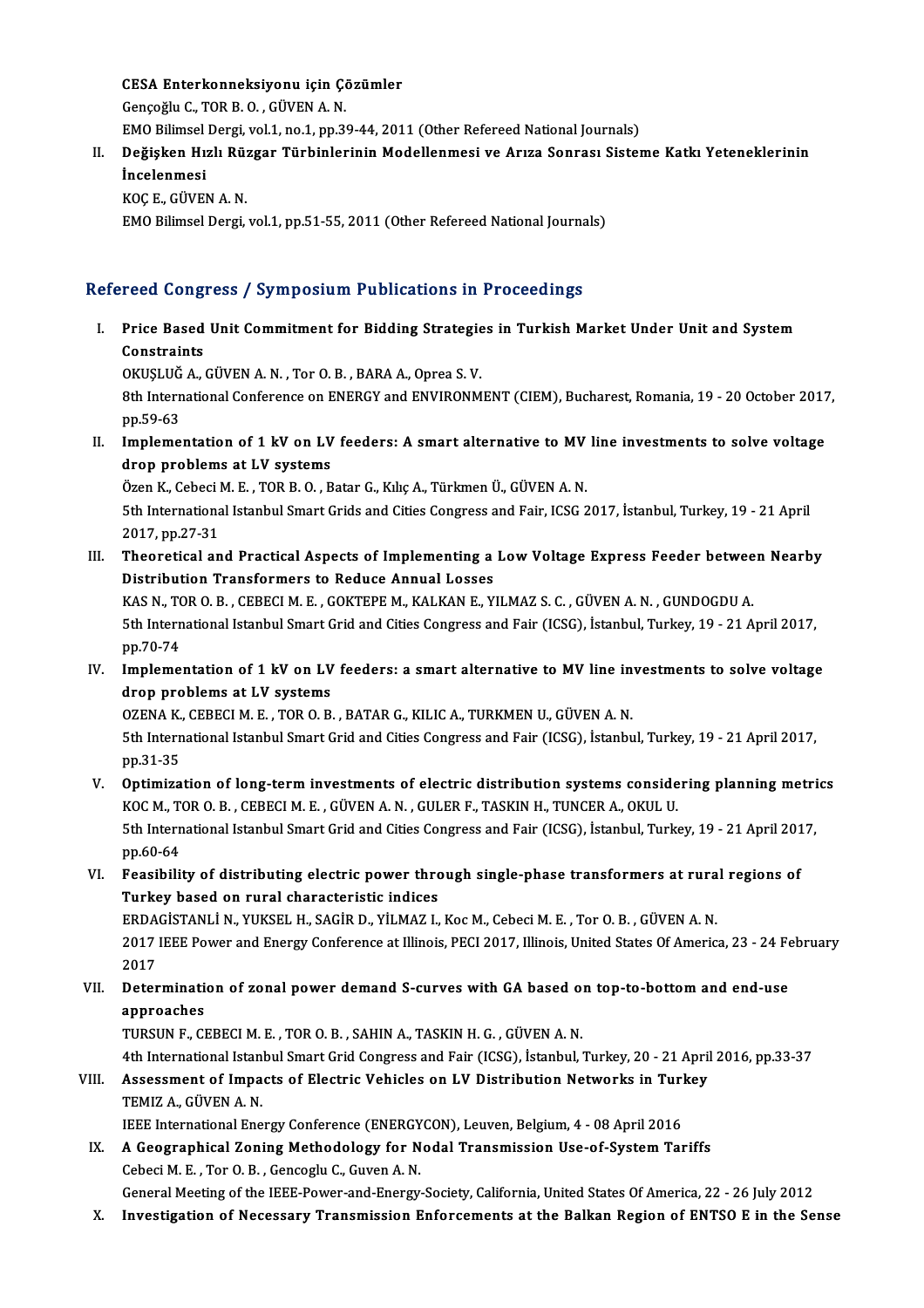## of Inter area oscillations after Interconnection of Turkey<br>Ten O.B., Cibensin C. ÖZCÜR T. ERKUT.C. CÜVEN A.N. of Inter area oscillations after Interconnection o<br>Tor O. B. , Cihangir G., ÖZGÜR T., ERKUT C., GÜVEN A. N.<br>2011 Pressedings of ELECO 7th International Corf. on l

Tor O. B., Cihangir G., ÖZGÜR T., ERKUT C., GÜVEN A. N.

2011 Proceedings of ELECO 7th International Conf. on Electrical and Electronics Engineering,, Bursa, Turkey, 1 - 04<br>December 2011 2011 Proceedings of ELECO 7th International Conf. on Electrical and Electronics Engineering,, B<br>December 2011<br>XI. Transmission and substation expansion planning using mixed integer programming<br>Coboci M. E. EREN S. Tor O. B

December 2011<br>Transmission and substation expansi<br>Cebeci M. E. , EREN S., Tor O. B. , Güven N.<br>42rd North American Bower Symposium Transmission and substation expansion planning using mixed integer programming<br>Cebeci M. E. , EREN S., Tor O. B. , Güven N.<br>43rd North American Power Symposium, NAPS 2011, Boston, MA, United States Of America, 04 August 20

Cebeci M. E.<br>43rd North A<br>August 2011<br>Promoting t 43rd North American Power Symposium, NAPS 2011, Boston, MA, U<sub>1</sub><br>August 2011<br>XII. Promoting the investment on IPPs for optimal grid planning<br>Tor Q. Mohammad S. C<sup>INCEN</sup> A. N

August 2011<br><mark>Promoting the investment on I</mark><br>Tor O., Mohammad S., GÜVEN A. N.<br>2011 IEEE Boucr and Energy Socie Promoting the investment on IPPs for optimal grid planning<br>Tor O., Mohammad S., GÜVEN A. N.<br>2011 IEEE Power and Energy Society General Meeting, Detroit, MI, USA, United States Of America, 24 - 29 July 2011<br>Doğiskan Huzlı B

Tor O., Mohammad S., GÜVEN A. N.<br>2011 IEEE Power and Energy Society General Meeting, Detroit, MI, USA, United States Of America, 24 - 29 July 2<br>XIII. Değişken Hızlı Rüzgar Türbinlerinin Modellenmesi ve Arıza Sonrası Sistem 2011 IEEE Power and Energy Society General Meeting, Detroit, MI, USA, United States Of America, 24 - 29 Jul<br>Değişken Hızlı Rüzgar Türbinlerinin Modellenmesi ve Arıza Sonrası Sisteme Katkı Yeteneklerini<br>İncelenmesi Modeling Değişken Hızlı Rüzgar Türbinlerinin Modellenmesi ve Arıza Sonrası Sisteme Katkı Yeteneklerinin<br>İncelenmesi Modeling and investigation of fault ride through capability of variable speed wind<br>turbines

KoçE.,GÜVENA.N.

Electrical-Electronics-Computer Eng.Symposium,Bursa,Turkey,2 -05December 2010,vol.1,pp.22-26

Koç E., GÜVEN A. N.<br>Electrical-Electronics-Computer Eng. Symposium, Bursa, Turkey, 2 - 05 December 2010, vol.1, pp.22-26<br>XIV. Damping measures against low frequency inter area oscillations and solutions for Turkey ENTSO-E<br> Electrical-Electronics-Computer Eng. Symposium, Bursa, Turkey, 2 - 05 December 2010, vol.1, pp.22-26<br>Damping measures against low frequency inter area oscillations and solutions for Turkey ENTSO-E<br>CESA interconnection Bölg Damping measures against low frequency inter area osci<br>CESA interconnection Bölgeler arasi düşük frekansli gene<br>Türkiye ENTSO-E CESA enterkonneksiyonu için çözümler<br>Canaağlu C. Tör O.B. Güyan M CESA interconnection Bölgeler arasi düşük frekansli generatör salinimlarini sönümleyici faktörler ve<br>Türkiye ENTSO-E CESA enterkonneksiyonu için çözümler

Gençoğlu C., Tör O.B., Güven N.

2010 7th National Conference on Electrical, Electronics and Computer Engineering, ELECO 2010, Bursa, Turkey, 2 - 05 December 2010, pp.153-157 2010 7th National Conference on Electrical, Electronics and Computer Engineering, ELECO 2010, Bursa, Turk 05 December 2010, pp.153-157<br>XV. Damping measures against prospective oscillations between Turkish grid and ENTSO-E

05 December 2010, pp.153-157<br>Damping measures against prospective oscillations<br>Tor O. B., Gencoglu C., Yilmaz O., Cebeci M. E., GÜVEN A. N.<br>2010 International Conference on Power System Technolo Damping measures against prospective oscillations between Turkish grid and ENTSO-E system<br>Tor O. B. , Gencoglu C., Yilmaz O., Cebeci M. E. , GÜVEN A. N.<br>2010 International Conference on Power System Technology: Technologic Tor O. B. , Gencoglu C., Yilmaz O., Cebeci M. E. , GÜVEN A. N.<br>2010 International Conference on Power System Technology: Technological Innovations Making Power Grid<br>Smarter, POWERCON2010, Hangzhou, China, 24 - 28 October 2

### 2010 International Conference on Power System Technology: Technological Innovations Making Power Grid<br>Smarter, POWERCON2010, Hangzhou, China, 24 - 28 October 2010<br>XVI. Assessment of the effect of hydroelectric power plants Smarter, POWERCO<br>Assessment of the<br>area oscillations Assessment of the effect of hydroelectric power<br>area oscillations<br>GENCOGLU C., Tor O., Cebeci E., Yilmaz O., GÜVEN A. N.<br>2010 International Conference on Bourer System Tech

area oscillations<br>GENCOGLU C., Tor O., Cebeci E., Yilmaz O., GÜVEN A. N.<br>2010 International Conference on Power System Technology: Technological Innovations Making Power Grid<br>Smarter POWERCON3010 Hangrhou, China 24, ...29 GENCOGLU C., Tor O., Cebeci E., Yilmaz O., GÜVEN A. N.<br>2010 International Conference on Power System Technology: Techn<br>Smarter, POWERCON2010, Hangzhou, China, 24 - 28 October 2010<br>Congestion Driven Transmission Planning Co 2010 International Conference on Power System Technology: Technological Innovations Making Power<br>Smarter, POWERCON2010, Hangzhou, China, 24 - 28 October 2010<br>XVII. Congestion-Driven Transmission Planning Considering the Im

### Smarter, POWERCON2010, Hangzhou,<br>Congestion-Driven Transmission I<br>Tor O., GÜVEN A. N. , Shahidehpour M.<br>Congral Meeting of the IEEE Bourer an General Meeting of the IEEE-Power-and-Energy-Society, Pennsylvania, United States Of America, 20 - 24 July 2008,<br>pp.4740 Tor O., GÜVEN A. N., Shahidehpour M.

### General Meeting of the IEEE-Power-and-Energy-Society, Pennsylvania, United States Of America, pp.4740<br>XVIII. Design and implementation of a feeder automation system for distribution networks<br>Qray N. CÜVEN A.N., Burukamarsi pp.4740<br>Design and implementation of a feeder automation<br>Ozay N., GÜVEN A. N. , Buyuksemerci A., Fettahlioglu M.<br>1999 International Conference on Flectric Boucar Engin Design and implementation of a feeder automation system for distribution networks<br>Ozay N., GÜVEN A. N. , Buyuksemerci A., Fettahlioglu M.<br>1999 International Conference on Electric Power Engineering, PowerTech Budapest 1999

Ozay N., GÜVEN A. N. , Buyuksemerci<br>1999 International Conference on Ele<br>August - 02 September 1999, pp.122<br>Cis based outage analysis system 1999 International Conference on Electric Power Engineering, PowerTech Bu<br>August - 02 September 1999, pp.122<br>XIX. Gis based outage analysis system for electric distribution networks<br>Cureo N. Ozav N. Tunali E

August - 02 September 1999, pp.122<br>XIX. Gis based outage analysis system for electric distribution networks<br>Guven N., Ozay N., Tunali E. Gis based outage analysis system for electric distribution networks<br>Guven N., Ozay N., Tunali E.<br>8th Mediterranean Electrotechnical Conference on Industrial Applications in Power Systems, Computer Science<br>and Telecommunica Guven N., Ozay N., Tunali E.<br>8th Mediterranean Electrotechnical Conference on Industrial Applications in Powe<br>and Telecommunications (Melecon 96), Bari, Italy, 13 - 16 May 1996, pp.761-764<br>Htilisation of AM/EM systems in t 8th Mediterranean Electrotechnical Conference on Industrial Applications in Pow<br>and Telecommunications (Melecon 96), Bari, Italy, 13 - 16 May 1996, pp.761-764<br>XX. Utilisation of AM/FM systems in the operation of distributi

and Telecommunications (Melecon 96), Bari, Italy, 13 - 16 May 1996, pp.761-764<br>Utilisation of AM/FM systems in the operation of distribution networks Proceedings of the 7th Mediterranean Electrotechnical Conference - MELECON. Part 1 (of 3), Antalya, Turkey, 12 -<br>14 April 1994, vol.3 GÜVEN A.N., Ozay N., Celenk E., Guven A.S. Proceedings of the 7th Mediterranean Electrotechnical Conference - MELECON. Part 1 (of 3), Antalya, Turke<br>14 April 1994, vol.3<br>XXI. ACCURATE DETERMINATION OF NEUTRAL CONDUCTOR CURRENT DISTRIBUTION ALONG LOW-<br>VOLTACE EEEDER

## 14 April 1994, vol.3<br>ACCURATE DETERM<br>VOLTAGE FEEDERS<br>OZAV N. CUVEN N. AL ACCURATE DETERMINAT<br>VOLTAGE FEEDERS<br>OZAY N., GUVEN N., AKSU A.<br><sup>7th Moditerraneer Electrate</sup>

VOLTAGE FEEDERS<br>OZAY N., GUVEN N., AKSU A.<br>7th Mediterranean Electrotechnical Conference (MeleCON 94), Antalya, Turkey, 12 - 14 April 1994, pp.948-951